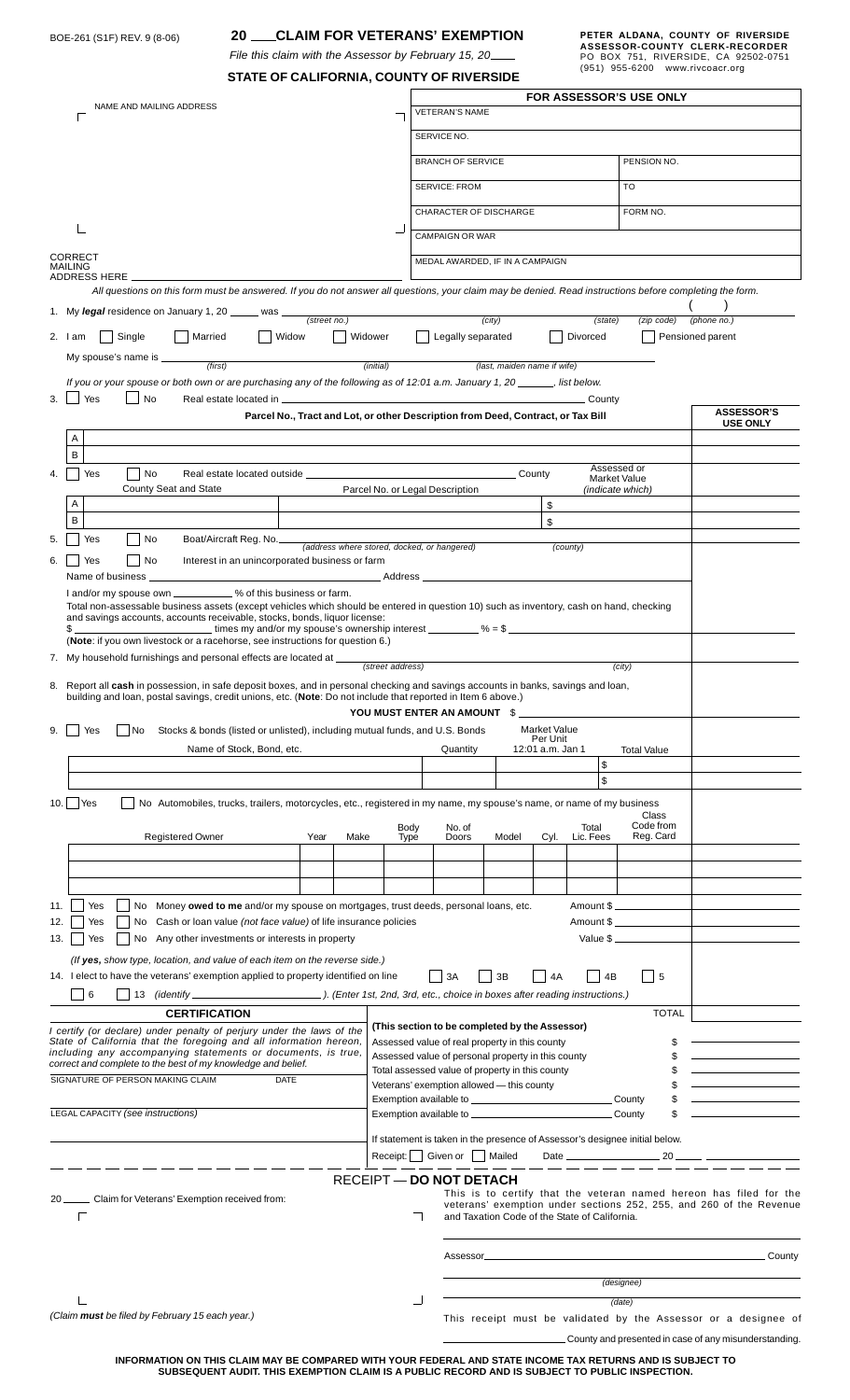# **PROVISIONS OF THE REVENUE AND TAXATION CODE**

**252.** VETERANS' EXEMPTION. When making the first claim any person claiming the veterans' exemption, or the spouse, legal guardian, or conservator of such person, or one who has been granted a power of attorney by such person, shall appear before the assessor, shall give all information required and answer all questions in an affidavit prescribed by the State Board of Equalization, and shall subscribe and swear to the affidavit before the assessor. The assessor may require other proof of the facts stated before allowing the exemption. In subsequent years the person claiming the veterans' exemption, or the spouse, legal guardian, or conservator of such person, or one who has been granted a power of attorney by such person, may file the affidavit under penalty of perjury by mail. Where a claim is filed by a legal guardian or conservator of a person claiming the veterans' exemption, or one who has been granted a power of attorney by such claimant, the person filing the affidavit shall declare that he has sufficient knowledge of the financial affairs of the claimant to give all information required and answer all questions in the affidavit under penalty of perjury.

**252.1.** VETERANS' EXEMPTION; TRANSMITTAL OF DUPLICATE. Among other facts, the veterans' exemption affidavit shall contain a statement, showing the claimant's residence. When the affidavit is filed in a county other than the county of the claimant's residence, it shall be filed in duplicate and the assessor shall transmit the duplicate copy to the assessor of the county of residence.

**253.** VETERANS' EXEMPTION; MAKING AFFIDAVIT. If, because of active military service of the United States in time of war, sickness or other cause found to be unavoidable in the judgment of the assessor, an applicant for the veterans' exemption is unable to attend in person before the assessor, and no deputy is available to go to the place where he is located, then the applicant may make and subscribe the affidavit before any person authorized to administer an oath. If, during time of war, the applicant is in active military service of the United States or of any nation with which the United States is allied, or is outside of the continental limits of the United States, or if the person entitled to the exemption is insane or mentally incompetent, a member of his immediate family, or his guardian, or legal representative, having personal knowledge of the facts required to be set forth, may appear before the assessor and may make and subscribe the affidavit on his behalf.

**255.** TIME TO FILE AFFIDAVITS. (a) Affidavits required for [the veterans' exemption] shall be filed with the assessor between the lien date and 5 p.m. on February 15.

**260.** NONCOMPLIANCE WITH PROCEDURE. If any person, claiming any exemption named in this article, fails to follow the required procedure, the exemption is waived by the person.

**261.** RECORDATION REQUIREMENT.

(a) Except as otherwise provided in subdivisions (b) . . . as a prerequisite to the allowance of either the veterans' or welfare exemption with respect to taxes on real property, the interest of the claimant in the property must be of record on the lien date in the office of the recorder of the county in which the property is located. Failure of the claimant to establish the fact of such recordation to the assessor constitutes a waiver of the exemption.

(b) A claimant for the veterans' exemption who on the lien date has an interest in real property consisting of an unrecorded contract of sale may in lieu of the recordation pursuant to subdivision (a) furnish or show the contract to the assessor and file an affidavit with the assessor stating all of the following:

(1) That he purchased the real property pursuant to such unrecorded contract of sale.

(2) That under such unrecorded contract of sale he is obligated and responsible for the payment of the taxes.

**273.5.** VETERANS' EXEMPTION; PARTIAL CANCELLATION OF TAX. (a) If a claimant for the veterans' exemption for the 1976-77 fiscal year or any year thereafter fails to file the required affidavit with the assessor by 5 p.m. on February 15 of the calendar year in which the fiscal year begins, but files that claim on or before the following December 10, an exemption of the lesser of three thousand two hundred dollars (\$3,200) or 80 percent of the full value of the property shall be granted by the assessor.

## **PROVISIONS OF THE PENAL CODE**

**126.** PUNISHMENT OF PERJURY. Perjury is punishable by imprisonment in the state prison for two, three or four years.

**127.** SUBORNATION OF PERJURY. Every person who willfully procures another person to commit perjury is guilty of subornation of perjury, and is punishable in the same manner as he would be if personally guilty of the perjury so procured.

**129.** FALSE RETURN REQUIRED TO BE UNDER OATH. Every person who, being required by law to make any return, statement, or report, under oath, willfully makes and delivers any such return, statement, or report, purporting to be under oath, knowing the same to be false in any particular, is guilty of perjury, whether such oath was in fact taken or not.

#### **YOU MUST FILE THIS CLAIM FOR VETERANS' EXEMPTION WITH THE ASSESSOR BY FEBRUARY 15.**

| <b>CERTIFICATION</b>                                                                                                                                                                                                                                                                                                                                                                           |             |  |  |  |  |  |  |
|------------------------------------------------------------------------------------------------------------------------------------------------------------------------------------------------------------------------------------------------------------------------------------------------------------------------------------------------------------------------------------------------|-------------|--|--|--|--|--|--|
| I hereby certify that I am the (legal guardian) (conservator) (attorney in fact) for <b>constantly an andar that I have signed</b><br>and filed this claim for a veterans' exemption in that capacity. I further certify that I have sufficient knowledge<br>to give all information and to answer all questions in this<br>of the financial affairs of<br>affidavit under penalty of perjury. |             |  |  |  |  |  |  |
| <b>SIGNATURE</b>                                                                                                                                                                                                                                                                                                                                                                               | <b>DATE</b> |  |  |  |  |  |  |
|                                                                                                                                                                                                                                                                                                                                                                                                |             |  |  |  |  |  |  |
| <b>REMARKS:</b> (enter number of applicable line)                                                                                                                                                                                                                                                                                                                                              |             |  |  |  |  |  |  |
|                                                                                                                                                                                                                                                                                                                                                                                                |             |  |  |  |  |  |  |
|                                                                                                                                                                                                                                                                                                                                                                                                |             |  |  |  |  |  |  |
|                                                                                                                                                                                                                                                                                                                                                                                                |             |  |  |  |  |  |  |
|                                                                                                                                                                                                                                                                                                                                                                                                |             |  |  |  |  |  |  |
|                                                                                                                                                                                                                                                                                                                                                                                                |             |  |  |  |  |  |  |

### RECEIPT — **DO NOT DETACH**

### *Provisions of the Revenue and Taxation Code:*

**252.1.** DUPLICATE TRANSMITTED TO COUNTY OF RESIDENCE. Among other facts, the veterans' exemption affidavit shall contain a statement, showing the claimant's residence. When the affidavit is filed in a county other than the county of the claimant's residence, it shall be filed in duplicate and the assessor shall transmit the duplicate copy to the assessor of the county of residence.

**255.** TIME TO FILE AFFIDAVITS. (a) Affidavits required for [the veterans' exemption] shall be filed with the assessor between the lien date and 5 p.m. on February 15.

**260.** NONCOMPLIANCE WITH PROCEDURE. If any person, claiming any exemption named in this article, fails to follow the required procedure, the exemption is waived by the person.

273.5. LATE FILING. (a) If a claimant for the veterans' exemption for the 1976-77 fiscal year or any year thereafter fails to file the required affidavit with the assessor by 5 p.m. on February 15 of the calendar year in which the fiscal year begins, but files that claim on or before the following December 10, an exemption of the lesser of three thousand two hundred dollars (\$3,200) or 80 percent of the full value of the property shall be granted by the assessor.

> **This receipt is proof you have filed for the veterans' exemption and is not an indication that you have received the veterans' exemption.**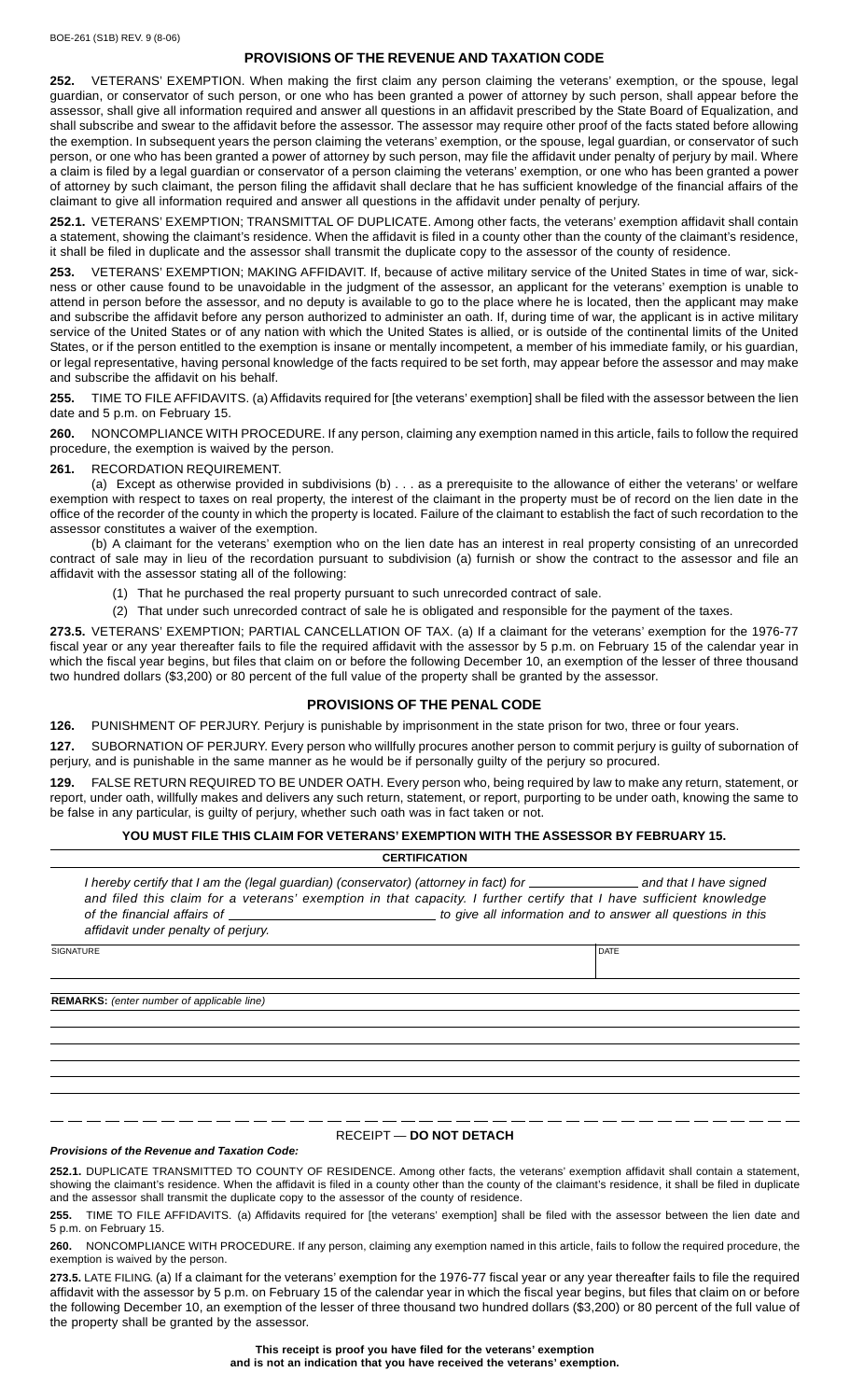# **VETERANS' EXEMPTION INFORMATION AND INSTRUCTIONS**

*(Read carefully)*

California law provides for the exemption from taxation of the property to the amount of \$4,000 of a resident (a) who is serving in or has served in and has been discharged under honorable conditions from service in the Armed Forces in time of war or other specified time, (b) who is the unmarried widow or widower of a deceased veteran, or (c) who is the pensioned parent of a deceased veteran. The claimant must meet certain property ownership qualifications. No such exemption shall apply if (a) the unmarried veteran or unmarried pensioned parent owns property valued at \$5,000 or more, (b) a married veteran or married pensioned parent who, together with the spouse, owns property valued at \$10,000 or more, or (c) the unmarried widow or widower of a deceased veteran owns property in excess of \$10,000. Special provisions regarding exemptions for a veteran who, because of injury or disease incurred in military service, is blind in both eyes, has lost the use of two or more limbs, or is totally disabled are not covered in these instructions; a veteran with the above described injuries, or the unmarried widow or widower of such a veteran, should file BOE-261-G, *Disabled Veterans' Property Tax Exemption*.

Beginning in 1981 property was assessed at its full value instead of 25 percent of its value as in prior years, yet the \$5,000 (\$10,000) limitation has not been changed. In determining whether the \$5,000 (\$10,000) limitation disqualifies a claimant the current statute (section 205.1, Revenue and Taxation Code) provides that whenever assessed value is used to determine eligibility, 25 percent of the assessed value of taxable real and personal property and the market value of nontaxable personal property are to be used in order to maintain the same proportionate values as in prior years. Therefore, 25 percent of the assessed value is used for items listed in questions 3, 4, and 5, the taxable portion of your business (question 6), and the taxable items listed in question 13. The market value is used for items listed in questions 7, 8, 9, 10, 11, 12, the nontaxable portion of your business which may now include inventory or livestock (question 6), and the nontaxable items listed in question 13. The amount of encumbrance on property cannot be deducted in determining the value of the property.

The claim for exemption must be filed at the Assessor's Office by 5 p.m. on February 15 or mailed by that date. The lesser of \$3,200 or 80 percent of the full value of the property will be granted if the claim is filed between February 16 and December 10 of the calendar year in which the fiscal year begins.

Exemption may be allowed only upon (1) personal property assessed to the person entitled to the exemption, (2) real property recorded in the name of the claimant or in the names of the claimant and spouse as of the lien date, and (3) real property being purchased under an unrecorded contract of sale where the claimant furnishes or shows the contract to the Assessor and files an affidavit that he or she purchased the property under such contract and is responsible under the contract for payment of the taxes. In addition, if the claimant is married and does not own property eligible for the full amount of the exemption, property of the spouse may be exempt for the unused balance of the exemption.

## **CLAIMANTS WITH MORE THAN ONE TAXABLE PROPERTY**

Passage of the Property Tax Relief Act of 1972 makes the choice of the property against which the veterans' exemption is allowed **when a claimant has more than one taxable property** much more important than it previously was. A \$7,000 homeowners' exemption is available to owner-occupants on January 1 each year of a single living unit, whether in a separate or a multiple-unit structure. It provided, however, that the homeowners' exemption and the veterans' exemption were not allowable **on the same property**. Anyone who is eligible for a veterans' exemption and owns taxable property other than his or her principal place of residence, whether in this county or elsewhere in California, will find it to his or her advantage to claim the veterans' exemption on such other property. For example, if you own and occupy a home assessed at \$14,000 and own other property assessed at \$2,000, you may claim the homeowners' exemption on the home and the veterans' exemption on the other property. If both claims are approved, your total exempt assessed value will be \$9,000 (\$7,000 on the home plus \$2,000 on the other property) rather than the \$4,000 that would be exempt if you claimed the veterans' exemption on your home. See instructions for question 14.

## **CLAIMANTS WITH ONLY ONE TAXABLE PROPERTY**

If your dwelling is the only taxable property you own or are purchasing and is your principal place of residence, you will find it to your advantage to claim the \$7,000 homeowners' exemption. If the property you own is not eligible for the homeowners' exemption or it is not your principal place of residence, file your veterans' exemption claim. To become eligible for the homeowners' exemption, obtain a copy of the form on which to claim this exemption from the Assessor, complete it, and file it with the Assessor by February 15.

## **Check yes or no wherever boxes for such entries are provided. Where dollar amounts are to be entered, show amounts as of 12:01 a.m., January 1.**

**Question 1.** MY LEGAL RESIDENCE ON JANUARY 1 WAS — Enter street number, city, state and zip code where you live when not called elsewhere for labor or other special or temporary purposes and a telephone number where you can be reached. There can be only one legal residence. The intent of the applicant that a certain place is his residence must be coupled with the substantial physical presence of the applicant at that place. However, a person serving in the armed forces does not lose residence by reason of being stationed outside of the state of his or her residence. Likewise, the fact that a member of the armed forces is present in California does not make him a legal resident. A member not claiming residence in the State of California should not complete this form, but should complete the form BOE-261-D, Soldier's and Sailor's Civil Relief Act Declaration, which can be obtained from the Assessor.

**Question 2.** I AM SINGLE, MARRIED, WIDOW, WIDOWER, LEGALLY SEPARATED, DIVORCED, PENSIONED PARENT. MY SPOUSE'S NAME IS — Check the appropriate box. Check "Divorced" only if the decree is final. If you are a married man, enter the first name, initial, and maiden name of your wife. The pension referred to here is based upon the service of a deceased veteran.

**Question 3.** REAL ESTATE LOCATED IN COUNTY — All your parcels in this county must be listed here. If parcel (this)<br>numbers are preprinted in this question, you need only check the accuracy of those numbers listed and add any that have been omitted. If parcel numbers are not preprinted, enter the parcel number from your tax bill. If you do not have a parcel number, enter the legal description of the property, listing either the section, township, and range, or the lot, block, and tract, or the metes and bounds description from your deed. (Unless otherwise requested, the Assessor will allow the exemption on properties in the order in which they are listed in the answer to this question.) If you desire that the exemption be applied to other property, you must check one of the boxes in question 14.